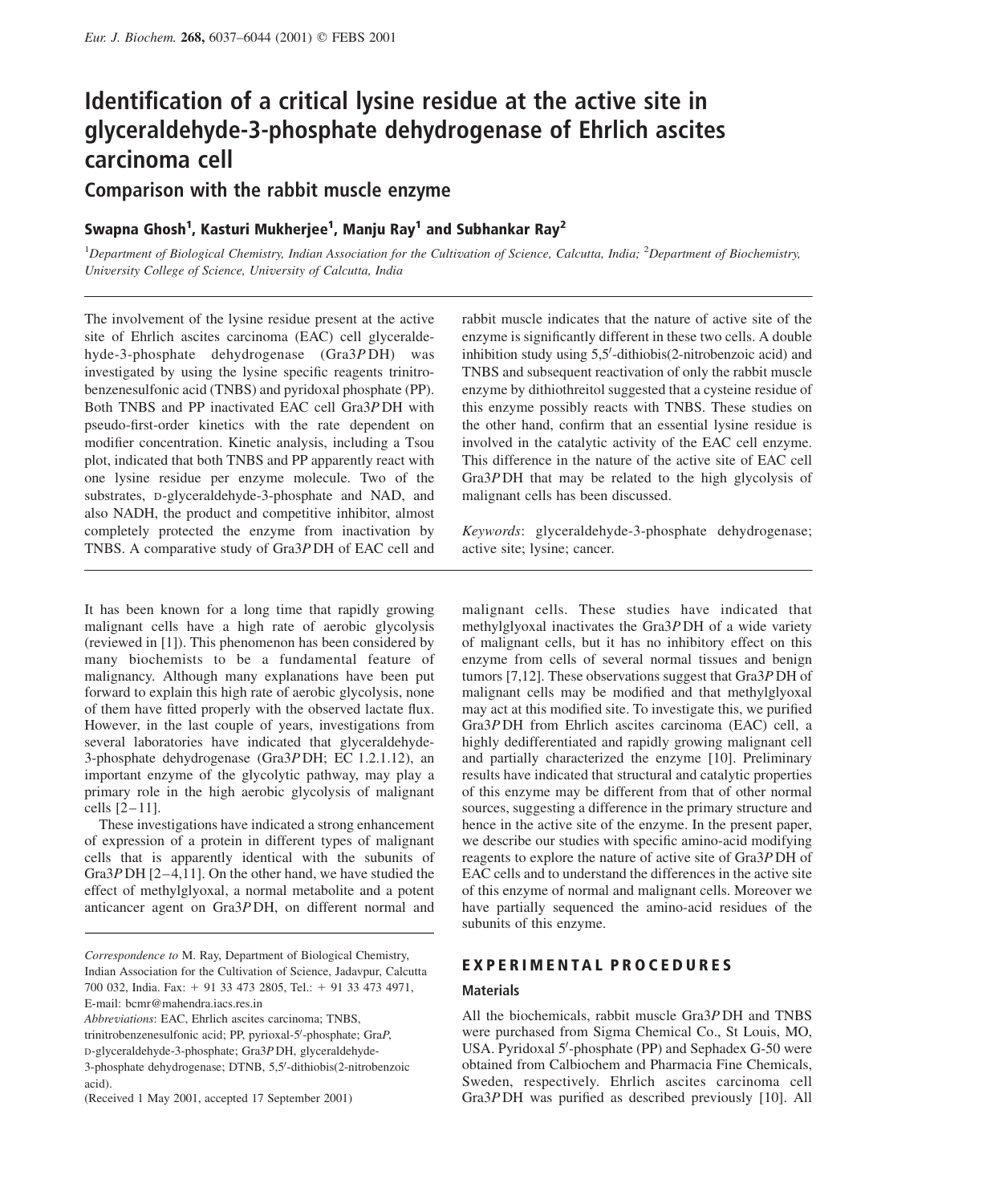other reagents were of analytical grade and obtained from local manufacturers.

The specific activity of Gra3P DH of EAC cell [10] and rabbit muscle were approximately 1000 and 100 U, respectively, and the latter is similar with the activity of Gra3P DH of other normal sources [12]. The rabbit muscle enzyme showed a single band when PAGE was performed under nondenaturing conditions. In SDS/PAGE, the same enzyme showed a single band of 36 000 Da. As reported previously, in contrast to the property of the enzyme purified from other normal sources, the EAC cell enzyme in its purified form showed a single band of  $87,000 \pm 3000$  Da. In SDS/PAGE, the same enzyme, showed two subunits of  $54\ 000 \pm 2000$  Da and 33 000  $\pm$  1000 Da [10].

#### Assay of enzyme and estimation of protein

Unless mentioned otherwise, Gra3P DH was routinely assayed in triethanolamine/HCl buffer, pH 8.5 [10]. To monitor the reaction, the increase in absorbance at 340 nm due to the formation of NADH from NAD was noted at 30-s intervals; the rate remained almost linear for 3 min  $(\Delta A)$ :  $0.025-0.060$  min<sup>-1</sup>). The assay mixture contained, in a total volume of 1 mL, 50  $\mu$ mol triethanolamine buffer, 50  $\mu$ mol  $Na<sub>2</sub>HPO<sub>4</sub>$ , 0.2  $\mu$ mol EDTA, 1  $\mu$ mol NAD and 0.2  $\mu$ mol of  $D$ -glyceraldehyde-3-phosphate (GraP). The reaction was started by the addition of an appropriate amount of a solution of GraP containing the requisite amount  $(0.5 \mu \text{mol})$ of GraP. The aqueous solution of GraP was prepared from the water insuluble barium salt of D,L-glyceraldehyde-3-phosphate diethylacetal and the amount of GraP present was measured enzymatically [10]. The enzyme was also assayed by the reverse reaction. The ATP-dependent phosphorylation of 3-phosphoglycerate was catalyzed by phosphoglycerate kinase and the 1,3-bisphosphoglycerate formed was reduced by NADH to GraP by Gra3P DH; the oxidation of NADH was monitored at 340 nm [10].

One unit of activity of Gra3P DH is defined as the amount of the enzyme required to convert  $1 \mu$ mol of NAD to NADH per min under standard assay conditions. The specific activity is defined as the units of activity per mg of protein.

Using BSA as a standard, protein was estimated by the method either of Lowry et al. or Warburg and Christian as outlined by Layne [14]. Appropriate control was maintained with triethanolamine buffer (where necessary) to correct for the interference of this compound with the Lowry et al. method.

#### Chemical modification experiments

For chemical modification experiments, rabbit muscle Gra $3P$  DH (approximately 0.13–0.18 mg of protein containing 12 –18 U of activity) or purified EAC cell Gra3P DH  $(0.1 - 0.15$  mg protein containing approximately 90–150 U of activity) was passed through a Sephadex G-50 column  $(1.1 \times 18$  cm) previously equilibrated with 50 mm phosphate buffer, pH 8.0 (unless otherwise stated) to remove free NAD and 2-mercaptoethanol. Then the enzymes were reacted with TNBS or PP as described below.

## TNBS inactivation

TNBS was dissolved in water and was reacted with sodium glycine buffer, pH 9.0, and analyzed for the adduct at 345 nm assuming an extinction coefficient of  $1.45 \times 10^4$  M<sup>-1</sup> [15].

The EAC cell Gra3P DH (after the second DEAE – Sephacel step [10]) or the rabbit muscle enzyme was incubated with different concentrations of TNBS. After the indicated time period, aliquots were withdrawn and assayed for the residual enzyme activity. A control tube was maintained with the same amount of the enzyme, but without any TNBS.

#### Inactivation by PP

Rabbit muscle EAC cell Gra3P DH was incubated at 30 °C in 50 mM sodium-phosphate buffer, pH 8.0 containing 1 mM Na/EDTA and in the presence of various concentrations of PP. The incubation mixture was protected from light. At specific time interval, requisite amount of aliquot was withdrawn and assayed for Gra3P DH activity. Control tubes were maintained without PP.

In some cases, e.g. in double inhibition and reactivation experiments the incubated reaction mixture after indicated time was passed through a Sephadex G-50 column previously equilibrated with 50 mM phosphate buffer of described pH to stop the enzyme modification or to remove excess modifying reagents. The residual enzyme activity was determined after described addition and experiments were performed.



Fig. 1. Kinetics of inactivation of EAC cell Gra3P DH by TNBS. The enzyme  $(35 \mu g)$  protein $mL^{-1}$ ) was incubated with different concentrations of TNBS in 50 mm phosphate buffer, pH 8.2 at 30  $^{\circ}$ C. At indicated time intervals, aliquots were removed for the residual enzyme activity. In the control tube the enzymatic rate remained unchanged. Inset shows the plot of log of pseudo-first-order rate constants for inactivation  $(K_{obs})$  obtained at various concentrations of TNBS against log of concentration of the reagent.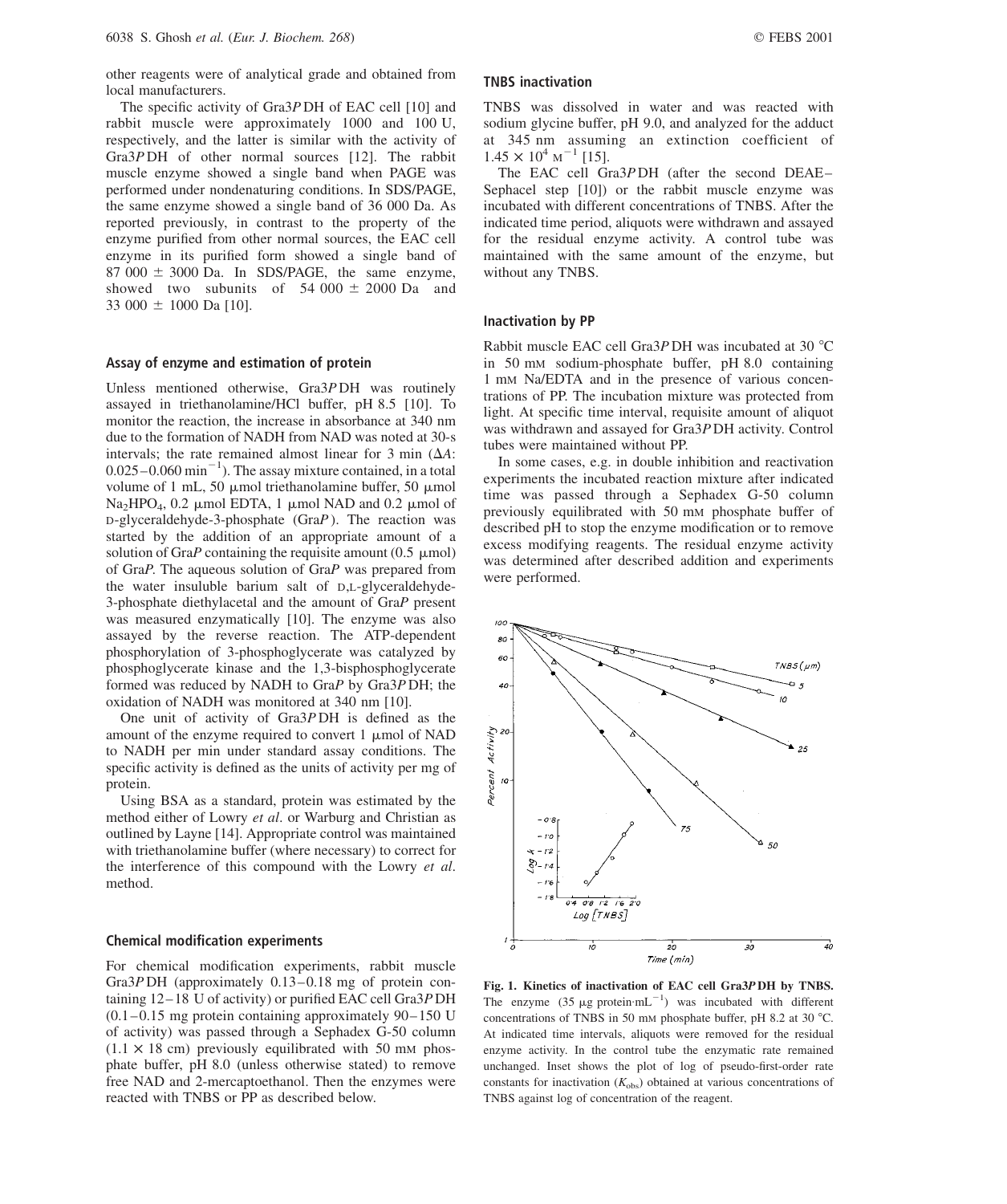The N-terminal amino-acid sequence of the enzyme was determined. Approximately 500 pmol of pure Gra3P DH of EAC cells was subjected to SDS/PAGE, transferred to a poly(vinylidene difluoride) membrane and visualized by Ponceau S staining. The region was cut out and partial amino-acid sequence of the subunits was determined using a PPSQ-10 Shimdzu protein sequencer system at the facility provided by Indian Institute of Technology, Mumbai, India.

## RESULTS

Two of the substrates of Gra3P DH are negatively charged Gra $P$  and  $P_i$ , which are likely to react with positively charged amino-acid residue(s), e.g. arginine and/or lysine which may be present at the active site of the enzyme. It has already been reported that Gra3P DH of muscle of normal rabbit is inactivated by PP, a lysine-specific reagent [13,16,17]. However there has been no systematic study to ascertain whether this inactivation is due to the presence of a lysine residue specifically at the active site of the enzyme of normal sources. Moreover, preliminary evidence has indicated that the catalytic properties of Gra3P DH of normal cells and a malignant cell, i.e. EAC cell are significantly different [10,12]. These findings prompted us to investigate whether there is a difference between Gra3P DH of EAC cell and rabbit muscle in relation to the presence of critically involved amino-acid residue at the active site of the enzyme.

The  $\alpha$ -dicarbonyls such as phenylglyoxal, 1,2-cyclohexanedione,2,3-butanedione known to react with arginine residues in proteins [18,19] when tested could not inactivate the enzyme indicting that this amino acid is not critically involved in the catalytic activity of EAC cell Gra3P DH. Therefore, we tested lysine-specific reagents on the catalytic activity of this enzyme

## Inactivation of EAC cell Gra3PDH by TNBS

Figure 1 shows that TNBS inactivated EAC cell Gra3P DH following a pseudo-first-order kinetics. Further kinetic analysis with a plot of  $log K$  (pseudo-first order rate constant) vs log [TNBS] resulted in a straight line with slope of 1 indicating that at least 1 mol of TNBS per mol of the enzyme was required to produce this inactivation (Fig. 1, inset).

Fig. 2. Inactivation of EAC cell and rabbit muscle Gra3P DH at different pH values. Each experimental tube contained either 0.3 U of EAC cell Gra3P DH or 0.06 U of rabbit muscle Gra3P DH in 100  $\mu$ L of 50 mM sodium phosphate or tricine buffers of different pH values and incubated at 30  $^{\circ}$ C in different tubes in presence of TNBS (10  $\mu$ M for the EAC enzyme, 30  $\mu$ M for the rabbit muscle enzyme). After indicated time intervals, aliquots were removed for measuring the enzyme activity. For both the enzymes, control tubes were maintained at the respective pH values. Percentage activity was calculated by assuming the activity of the enzyme of the control tube as 100%. EAC enzyme (A) buffers and pH were: tricine 9.0 (O), 8.2 ( $\triangle$ ); phosphate 8.2 ( $\triangle$ ), 8.0  $(\square)$ , 7.4 ( $\blacksquare$ ), 6.8 ( $\blacklozenge$ ). Rabbit muscle enzyme (B) buffer and pH were: phosphate 8.2  $(\triangle)$ , 7.4 ( $\bullet$ ), 6.8 ( $\circ$ ).

#### Dependence of TNBS inactivation on pH

The pH-dependence of TNBS inactivation was studied between pH 6.8–9.0 using sodium-phosphate and tricine buffers. We could not use buffers above a pH value of 9.0 due to rapid loss of the enzyme activity of the control sample. It was observed that for the EAC cell enzyme, the rate of inactivation was increased with the increase in pH of the incubation medium (Fig. 2A). With 50  $\mu$ M TNBS at

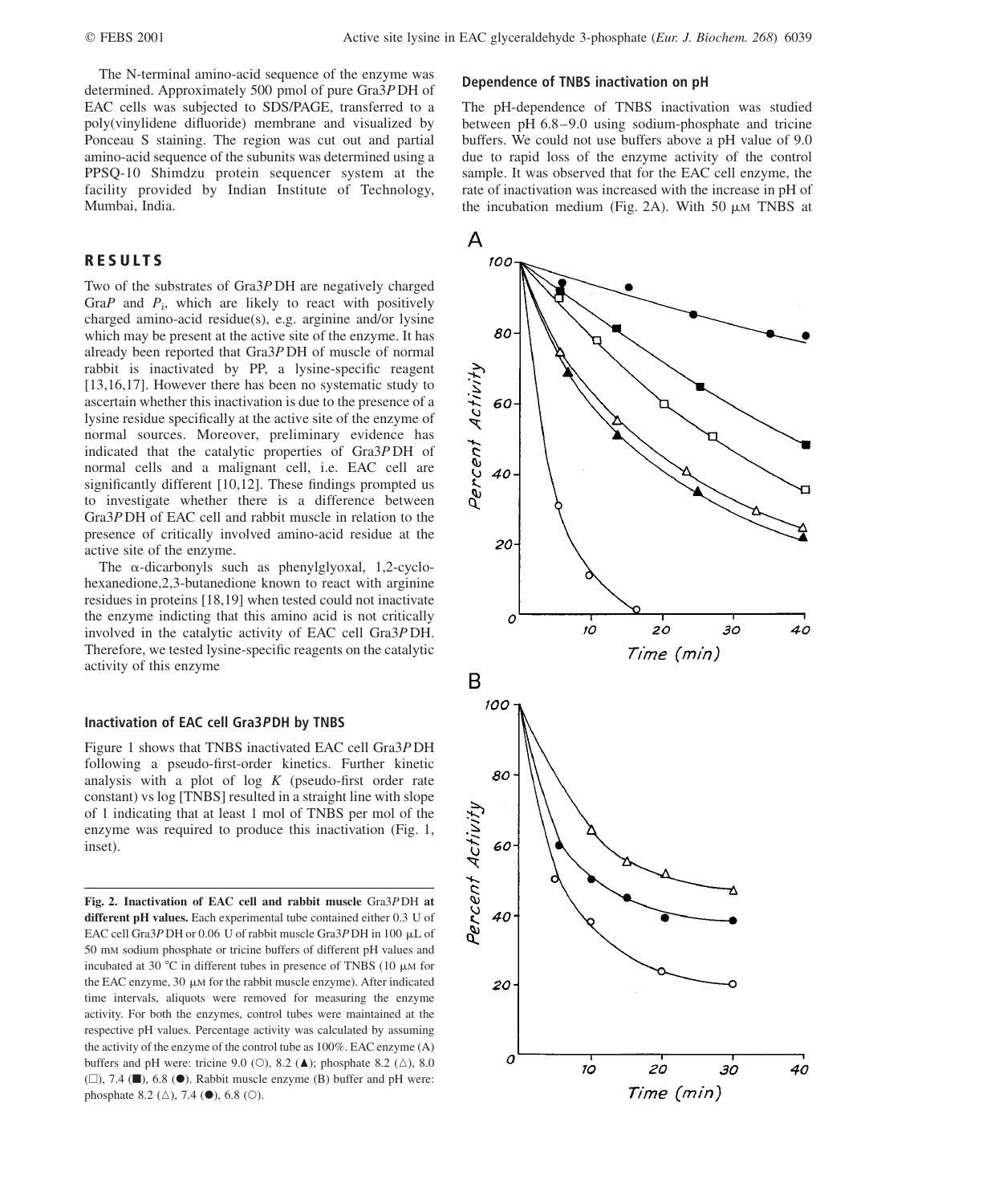pH 9.0 and pH 8.2, this enzyme was inactivated by about 90% and 50%, respectively, within 10 min of incubation. However, only about 10% inactivation was observed in the same period of time at pH 6.8.

In contrast, the rabbit muscle enzyme was inactivated by about 60% with 50  $\mu$ m TNBS at pH 6.8 after 10 min of incubation. The rate of inactivation was further decreased to 35% with the increase in pH to 8.2 of the incubation medium (Fig. 2B). Because TNBS reacts rapidly with thiols [20] and it has also been observed that this reagent reacts more readily with cysteine residues at lower pH values and with lysine residues at higher pH values [21], these results suggest that modification of lysine residues by TNBS results in the inactivation of the EAC cell enzyme, whereas, the inactivation of the rabbit muscle enzyme might be due to the reaction of TNBS with a cysteine residue.

#### Stoichiometry of modification of the EAC cell Gra3PDH by TNBS

As the kinetic order of inactivation was close to 1, i.e. 0.93 (Fig. 1, inset) the minimal number of lysine residue(s) that are involved in the inactivation process can be taken to be one. However, the limitation of the kinetic method for determination of the number of amino-acid residue(s) and also of the stoichiometry of the reaction was indicated by Levy et al. [22]. Therefore the stoichiometry of lysine modification was studied by spectral quantitation of the trinitrophenylated protein, using the published molar extinction coefficient of  $1.4 \times 10^4$  at 345 nm [15]. The EAC cell Gra3P DH after treatment with TNBS showed a rapid development of spectrum with an absorption maximum at 345 nm. Figure 3 shows the relationship between the loss of enzymatic activity and the number of lysine residue(s) modified. Extrapolation of the linear plot to zero enzyme activity shows that four residues are modified

 $10$  $O<sub>2</sub>$ Activity Remaining 06  $O<sub>2</sub>$  $O<sub>2</sub>$ 0 ż ś  $\overline{2}$ Lysine residue modified

Fig. 3. Correlation between the number of lysine residue(s) modified by TNBS and the residual enzyme activity of EAC cell Gra3P DH. The enzyme (2.2  $\mu$ M) was incubated at 30 °C in 50 mM phosphate buffer, pH 8.0 in presence of  $100 \mu M$  TNBS. The residual activity and the number of lysine residue(s) modified were measured as described in Experimental procedures. The data are presented as a Tsou plot; for  $i = 1$  (O),  $i = 2$  (**A**),  $i = 3$  ( $\triangle$ ).

If we assume that all the  $n$  modifiable residues including essential residue(s) are approximately equally reactive towards the reagent and modification of any of the essential residue(s) results in complete inactivation, the relationship between the residual activity against lysine modification will be as follows:

$$
\left(A/A_0\right)^{1/i} = \frac{(n-m)}{n}
$$

The number of the essential lysine residue is that value of  $i$ which gives a straight line when the residual activity  $(A/A_0)$ is plotted against  $m$ , i.e. the number of lysine residue(s) modified. From Fig. 3 it appears that Gra3P DH activity is dependent upon modification of one critical lysine residue.

## Inactivation of EAC cell Gra3PDH by PP

The specific reactivity of PP with the lysine residue at the active center of various enzymes, and also our findings that TNBS inactivates EAC cell Gra3P DH, prompted us to use PP also for the identification of the essential amino acid at the active site of EAC cell Gra3P DH. Treatment of EAC cell Gra3P DH with PP resulted in a strong and rapid inactivation of the enzyme (Fig. 4). At a concentration of 1.2 mM, PP inactivated the EAC cell enzyme to the extent of about 90% within 15 min; whereas the rabbit muscle enzyme retains almost 90% activity with the same concentration of PP. The rabbit muscle enzyme could be inactivated to the extent of about 60% with 5 mM PP in 15 min.

The rate of inactivation of the EAC enzyme was a function of the reagent concentration although at any



Fig. 4. Inactivation of Gra3P DH by PP. The EAC enzyme  $(36 \text{ }\mu\text{g} \cdot \text{mL}^{-1})$  or the rabbit muscle enzyme  $(43 \text{ }\mu\text{g} \cdot \text{mL}^{-1})$  were incubated in different tubes with different concentrations of PP as indicated in the figure. At indicated time, aliquots were removed and assayed for the enzyme activity: Solid lines, EAC; dotted lines, rabbit muscle.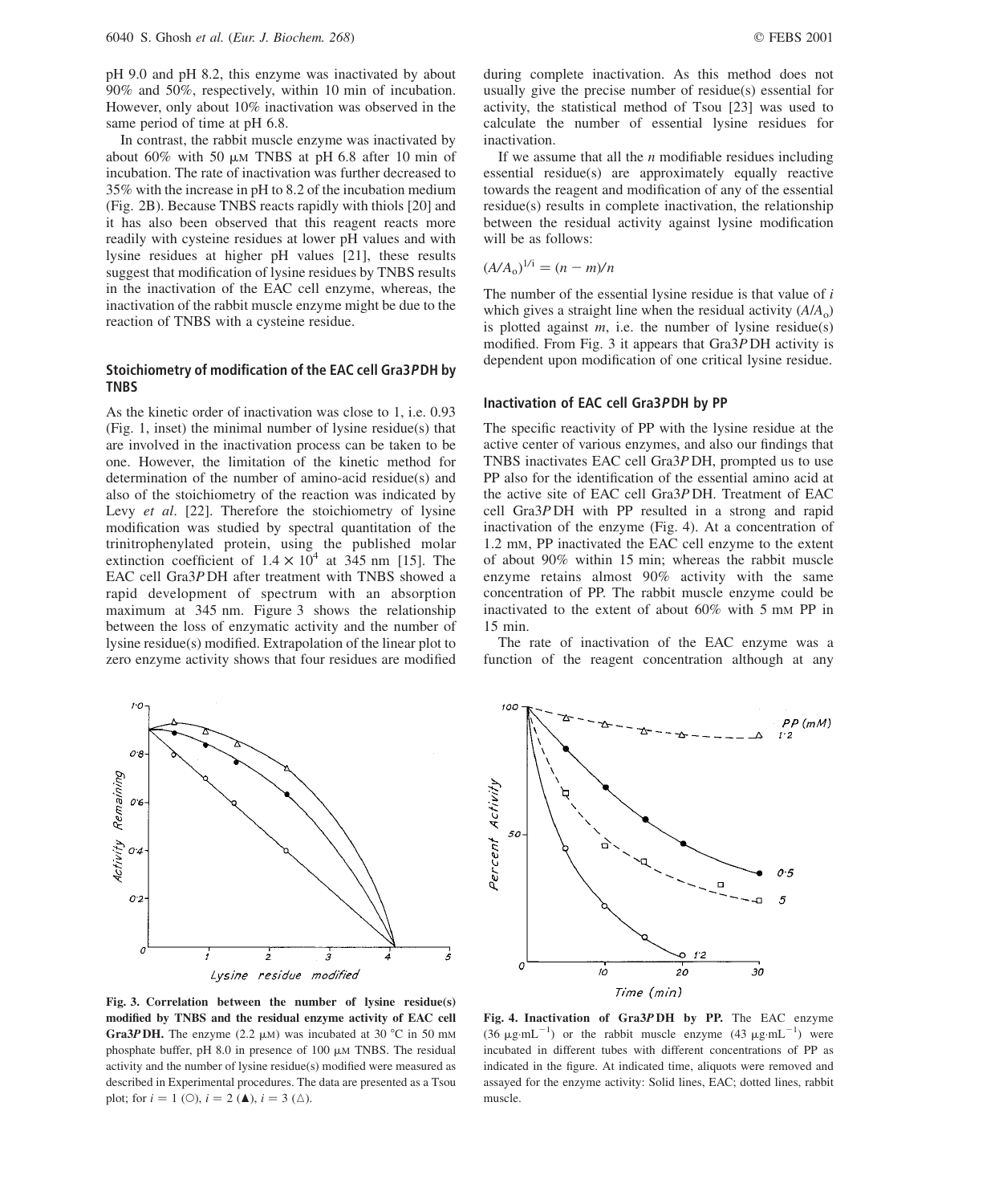

Fig. 5. Kinetics of inactivation of EAC cell Gra3P DH by PP. The enzyme (42  $\mu$ g protein·mL<sup>-1</sup>) was incubated with various concentrations of PP at 30 $^{\circ}$ C. At the indicated time intervals aliquots were removed for measurement of the residual enzyme activity. The residual enzyme activity (percentage) was plotted assuming the activity of the enzyme of the control tube as 100. Inset, plot of log of pseudo-firstorder rate constant for inactivation  $(K_{obs})$  obtained at various concentrations of PP against log of concentration of the reagent.

particular concentration, the reaction followed pseudo-firstorder kinetics. Plot of the log of pseudo-first-order rate constant against the log of the corresponding PP concentration resulted in a straight line with a slope of 1 (Fig. 5) indicating that the inhibition of Gra3P DH activity

by PP is due to the modification of at least one essential lysine residue on every active unit of the enzyme.

## Test for the reactivation by thiol containing reagents of the TNBS- and PP-inactivated Gra3PDH

As mentioned before, TNBS is known to react with cysteine residue at lower pH values [21]. To test the whether TNBS or PP reacted with SH-group(s) of EAC cell Gra3P DH, we performed the reactivation experiment with thiol containing reagents 2-mercaptoethanol and dithiothreitol.

The results of the above experiment are presented in Table 1, which shows that the EAC cell enzyme inactivated by TNBS or PP could not be reactivated on incubation with either dithiothreitol (10 mM) or 2-mercaptoethanol (10 mM). Increasing the concentration of dithiothreitol or 2-mercaptoethanol and/or increasing the incubation time did not result in any reactivation of the enzyme.

In contrast, when the reactivation experiment was performed in a similar manner with TNBS (100  $\mu$ M)inactivated rabbit muscle Gra3P DH, the enzyme was reactivated on incubation with dithiothreitol and 2-mercaptoethanol (Table 1). The activity of the TNBS inactivated enzyme was found to be restored to about 80% in presence of dithiothreitol. Similarly, 2-mercaptoethanol can reactivate the TNBS-inactivated enzyme. The PP-inactivated rabbit muscle Gra3P DH could also be reactivated to some extent by both dithiothreitol and 2-mercaptoethanol (Table 1).

These results strongly suggest that TNBS and PP react with lysyl residue of EAC cell Gra3P DH; whereas TNBS reacts with SH-group in the case of rabbit muscle enzyme. Inactivation of rabbit muscle Gra3P DH with high concentration of PP [16,17] might also be due to the reaction of PP with SH-group or with a lysine residue that may be present, but not at the active site of the enzyme.

Table 1. Inactivation of Gra3P DH of EAC cells and rabbit muscle by TNBS or PP and reactivation of the enzymes by thiol-containing compounds. Approximately 5 U of the EAC enzyme or 1 U of the rabbit muscle enzyme was incubated in 0.5 mL of 50 mM phosphate buffer, pH 8.0 with indicated concentrations of TNBS or PP. After 30 min of incubation, the enzyme activity in an aliquot of the incubation mixture was measured, which indicated that the enzyme activity was inactivated to the extent of 80 –90%. From the residual part of the incubation mixture, after removing excess TNBS or PP, 0.43 U of the EAC enzyme or 0.11 U of the rabbit muscle enzyme was incubated in a total volume of 200  $\mu$ L 50 mm phosphate buffer, pH 8.0 with different concentrations of 2-mercaptoethanol or dithiothreitol. A tube each containing either the inactivated rabbit muscle or EAC cell enzyme in buffer but with no thiol compounds served as the control.

|               | Addition to the complete system                            | Activity retained $(\% )$ |
|---------------|------------------------------------------------------------|---------------------------|
| EAC           | None                                                       | 100                       |
|               | TNBS $(50 \mu M)$                                          | 11                        |
|               | TNBS $(50 \mu M)$ + dithiothreitol $(10 \mu M)$            | 9                         |
|               | TNBS $(50 \mu M) + 2$ -mercaptoethanol $(10 \mu M)$        |                           |
|               | $PP(1.2 \text{ mm})$                                       |                           |
|               | PP $(1.2 \text{ mM})$ + dithiothreitol $(10 \text{ mM})$   | 4                         |
|               | PP $(1 \text{ mM}) + 2$ mercaptoethanol $(10 \text{ mM})$  | 3                         |
| Rabbit muscle | None                                                       | 100                       |
|               | TNBS $(100 \mu M)$                                         | 11                        |
|               | TNBS (100 $\mu$ m) + dithiothreitol (10 mm)                | 87                        |
|               | TNBS $(100 \mu M) + 2$ -mercaptoethanol $(10 \mu M)$       | 76                        |
|               | $PP(5 \text{ mm})$                                         | 24                        |
|               | $PP(5 \text{ mm}) +$ dithiothreitol (10 mm)                | 41                        |
|               | PP $(5 \text{ mM}) + 2$ -mercaptoethanol $(10 \text{ mM})$ | 36                        |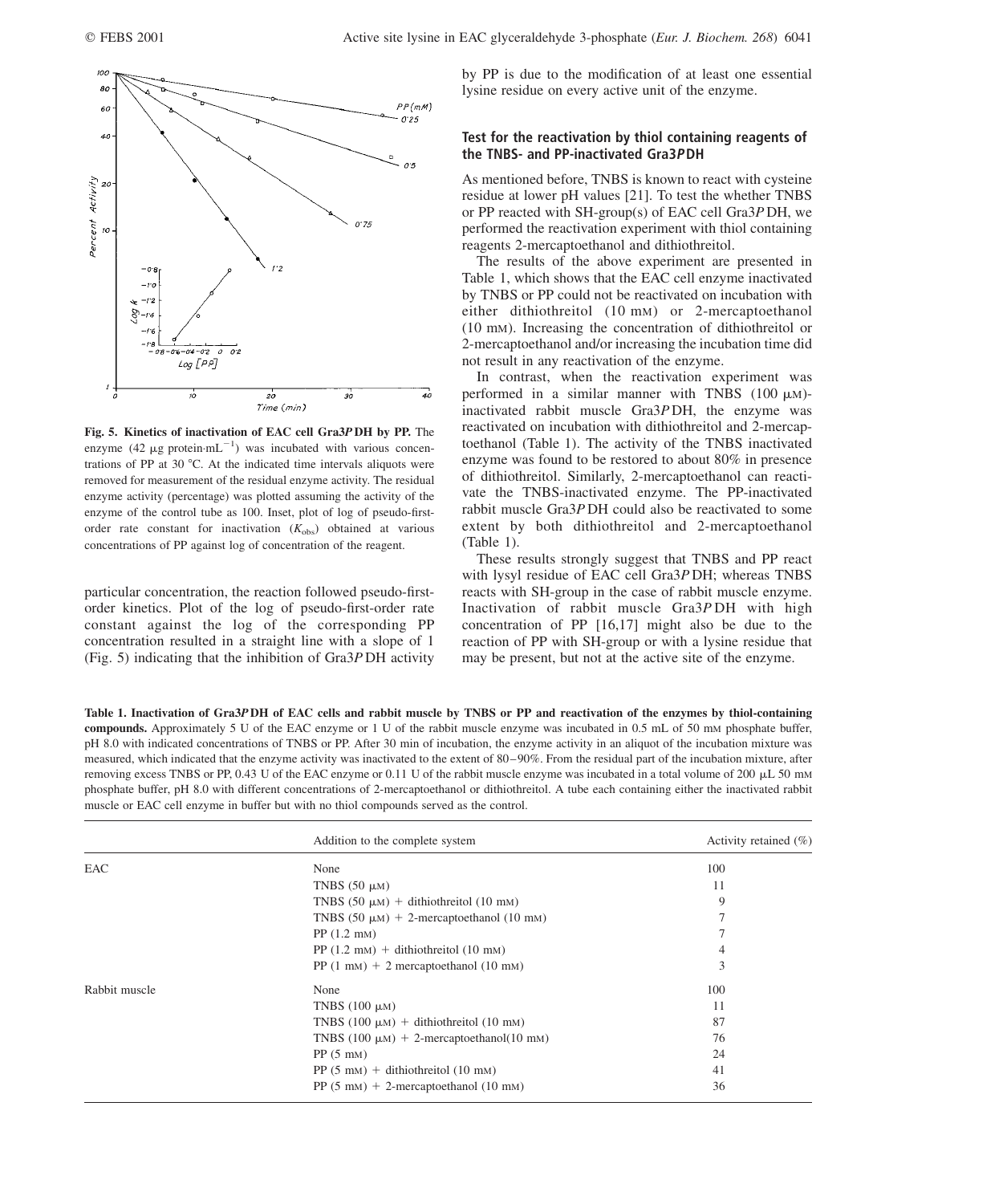

Fig. 6. Reversal of the activity by dithiothreitol of EAC cell and rabbit muscle Gra3P DH inactivated by DTNB and/or TNBS. The rabbit muscle (0.13 mg protein, 14 U of activity) or EAC cell (0.1 mg protein, 100 U of activity) Gra3P DH was incubated for 15 min in presence of 100  $\mu$ M and 50 mM TNBS, respectively, and/or DTNB (50  $\mu$ M for 5 min). After indicated period of time, the residual enzymatic activity was measured by taking an aliquot. The remaining inactivated enzyme after removing excess reagent was then allowed to react with 10 mM dithiothreitol for 20 min and assayed for the enzymatic activity. EAC cell enzyme: bar 1, DTNB; bar 2, DTNB + dithiothreitol; bar 3, TNBS; bar 4, TNBS + dithiothreitol; bar 5,  $DTNB + TNBS$ ; bar 6,  $DTNB + TNBS + dithiothreitol$ . Rabbit muscle enzyme: bar 7, DTNB; bar 8, DTNB + dithiothreitol; bar 9, TNBS; bar 10, TNBS + dithiothreitol; bar 11, DTNB + TNBS; bar 12, DTNB  $+$  TNBS  $+$  dithiothreitol. For bars 5, 6, 11 and 12 the order of addition of DTNB and TNBS had been reversed but same results were obtained.

#### Double inhibition studies with DTNB and TNBS

Gra3P DH from various sources contains a very reactive cysteine residue at the active site of the enzyme [13]. Involvement of reactive SH-group at the active site of EAC cell Gra3P DH was also observed. We have found that this enzyme is strongly inactivated by the thiol reagent DTNB (Fig. 6). Moreover, the inactivated enzyme could be almost completely reactivated by dithiothreitol. By taking advantage of this inactivation– reactivation, we performed a double inhibition experiment by TNBS and DTNB in order to ascertain whether TNBS binds to the lysine residue or to the SH-group of EAC cell Gra3P DH.

In one of these experiments, the enzyme was first inactivated by DTNB and then further treated with TNBS. If both the reagents could react with the thiol group, then modification with DTNB would protect the thiol against subsequent reaction with TNBS and hence the activity would be at least partially reversed after final incubation with dithiothreitol. If on the other hand, the loss of activity by TNBS was due to modification of a lysine residue, then the initial modification with DTNB would fail to provide protection against subsequent irreversible reaction by TNBS. In that case, final incubation with dithiothreitol would be unable to regenerate any activity. As shown in Fig. 6 (bars 5 and 6), the EAC cell Gra3P DH was first inactivated by DTNB and then treated with TNBS. This inactivated enzyme could not be reactivated by dithiothreitol indicating that TNBS reacted with an essential lysine residue of the EAC cell enzyme. Reversing the order of addition of DTNB and TNBS also resulted in a similar effect. Moreover, dithiothreitol had no reactivating effect on the enzyme inactivated by TNBS alone (bars 3 and 4.).

In contrast, Gra3P DH from rabbit muscle inactivated either by DTNB or TNBS could be reactivated by dithiothreitol (Fig. 6, bars  $7-10$ ). In the double inhibition experiment, the muscle enzyme was first inactivated by DTNB and then treated with TNBS. In this case, almost complete reactivation of the enzyme activity was obtained on treatment with dithiothreitol (Fig. 6, bars 11 and 12). Changing the order of addition of DTNB and TNBS also yielded the same results (data not shown). These results clearly show that when DTNB is added first, it blocks the reaction of TNBS with the essential thiol group, indicating that both TNBS and DTNB bind to the same thiol group present in the active site of rabbit muscle Gra3P DH.

All these studies convincingly demonstrate that the loss of the enzymatic activity on treatment with TNBS was due to the modification of a unique lysine residue of EAC cell Gra3P DH and of a cysteine residue of rabbit muscle Gra3P DH.

## Protection of the activity of EAC cell Gra3PDH by the substrates against TNBS- and PP-inactivation

The substrates GraP and NAD were found to protect the enzyme activity against the inactivation by TNBS or PP. NADH, which is a powerful competitive inhibitor with respect to NAD, also afforded almost complete protection against this inactivation (Table 2).

At a concentration of 0.1 mm, which is 2.5 times its  $K<sub>m</sub>$ value of 0.04 mM, GraP afforded almost complete

Table 2. Protection of the enzymatic activity by substrates GraP and NAD and other nicotinamide nucleotides against TNBS- or PP-inactivation of EAC cell Gra3P DH. Each experimental tube containing  $0.26$  U of the enzyme in 200  $\mu$ L of 50 mM phosphate buffer, pH 8.0 was incubated with indicated compounds but without TNBS or PP. Three tubes were maintained that contained the same unit of the enzyme in the buffer but no potential protective compounds. After 1 min, indicated concentrations of TNBS or PP was added in the respective tubes and incubated for 30 min. Then equal aliquots were taken from each tube and assayed for the enzymatic activity. The enzymatic activity of the control tube was considered as 100%.

| Addition                                             | Activity retained $(\% )$ |  |
|------------------------------------------------------|---------------------------|--|
| Control                                              | 100                       |  |
| $+$ TNBS (25 $\mu$ M)                                | 18                        |  |
| $+$ GraP (0.05 mm) + TNBS (25 µm)                    | 88                        |  |
| + GraP $(0.1 \text{ mm})$ + TNBS $(25 \mu \text{m})$ | 96                        |  |
| $+$ NAD (0.1 mm) $+$ TNBS (25 $\mu$ m)               | 79                        |  |
| $+$ NAD (0.2 mM) $+$ TNBS (25 $\mu$ M)               | 92                        |  |
| $+$ NADH (0.05 mm) $+$ TNBS (25 $\mu$ m)             | 82                        |  |
| $+$ NADH (0.1 mm) $+$ TNBS (25 $\mu$ m)              | 97                        |  |
| $+$ NADP (0.4 mm) + TNBS (25 $\mu$ m)                | 20                        |  |
| $+$ NADPH (0.2 mm) $+$ TNBS (25 $\mu$ m)             | 17                        |  |
| $+$ PP (0.75 mm)                                     | 10                        |  |
| $+$ GraP (0.1 mM) + PP (0.75 mM)                     | 82                        |  |
| $+$ NAD (0.2 mM) + PP (0.75 mM)                      | 87                        |  |
| $+$ NADH (0.1 mm) + PP (0.75 mm)                     | 79                        |  |
| $+$ NADP (0.4 mM) + PP (0.75 mM)                     | 8                         |  |
| $+$ NADPH (0.2 mM) $+$ PP (0.75 mM)                  | 12                        |  |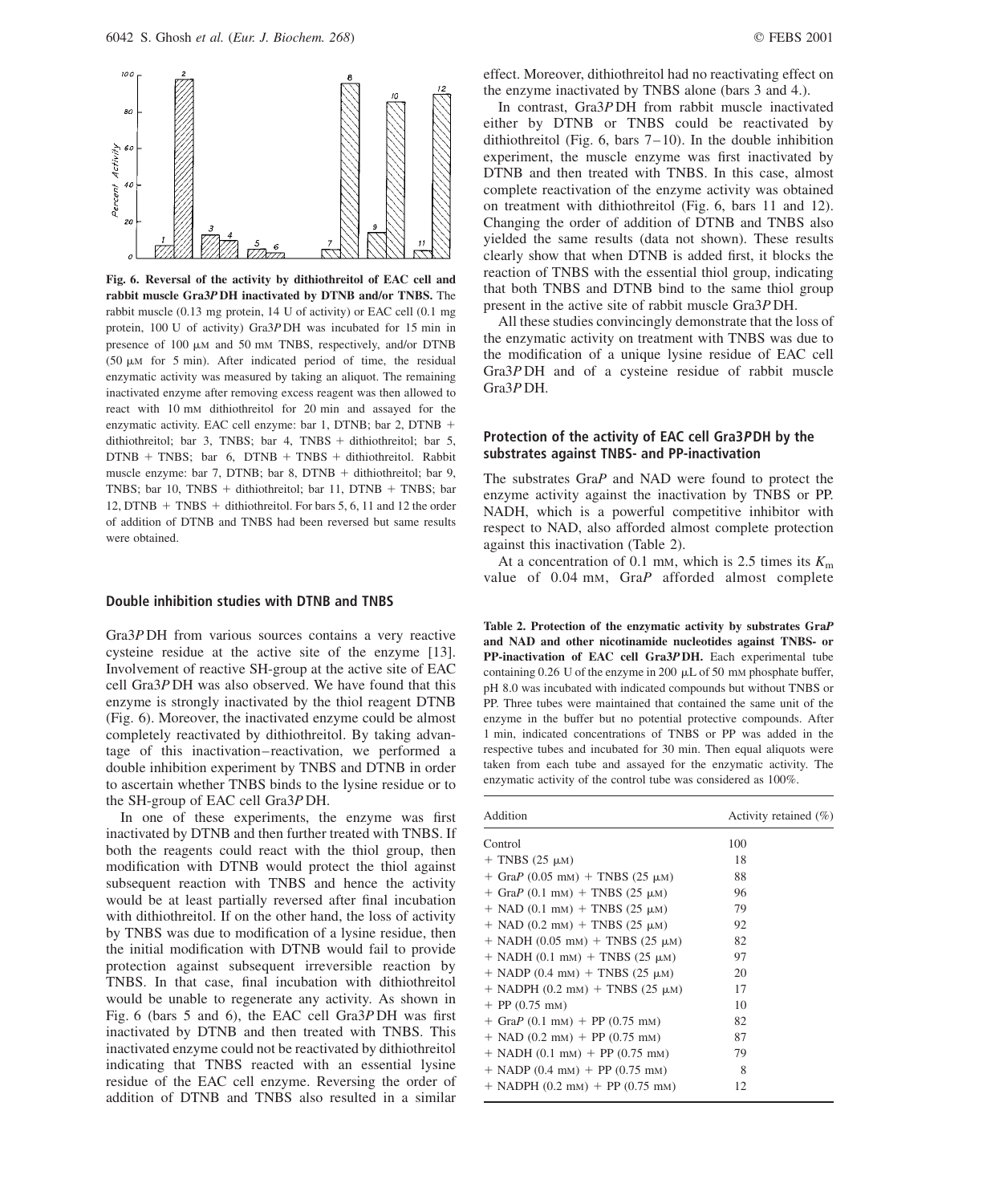protection. Similarly, NAD could provide complete protection at a concentration of 0.2 mM, which is five times its  $K<sub>m</sub>$ value of 0.04 mM.

At a concentration of 0.1 mm, NADH  $(K<sub>i</sub> 10 \mu M)$  could also protect the enzyme from TNBS or PP inactivation. Moreover, NADP and NADPH, which are not substrates or competitive inhibitors for Gra3P DH and are supposed to have no binding interaction with the substrate binding site of the enzyme, even at higher concentrations failed to protect the enzyme activity against TNBS or PP inactivation. The small amount of the substrates GraP or NAD or the competitive inhibitor NADH transferred along with the aliquot from the incubation medium to the enzyme assay mixture had no additional effect on the enzymatic rate.

These results confirm that the lysine residue(s) that reacted with TNBS or PP could be completely protected in presence of the substrates GraP or NAD or the competitive inhibitor NADH are therefore located at the substrate binding region of the EAC cell enzyme.

#### Partial sequence of the subunits of EAC cell Gra3PDH

As reported in our previous paper [10] and mentioned above, in contrast to other normal cellular enzyme, Gra3P DH of EAC cells is a heterodimer containing two subunits of  $M_r$ 54 000  $\pm$  2000 and 33 000  $\pm$  1000.

Therefore we partially sequenced both the subunits of this enzyme. The sequences for  $M_r$  33 000 and 54 000 were found out to be VIVGVNGKGRIGSLVSDDLI and KDLQQWATWTDETWTL, respectively.

## **DISCUSSION**

In the recent past, work from various laboratories has indicated the involvement of Gra3P DH in the high glycolytic ability of malignant cells  $[2-11]$ . However, this enzyme has been purified only from two malignant cells, HeLa [5] and EAC [10] and partially characterized. Although limited, these studies on the characteristics of the malignant cell enzyme strongly suggest that this enzyme may be significantly different from that of other normal sources in respect to catalytic activity [10] and immunological [6] and structural properties. Therefore, in this paper we investigated the amino-acid residue(s) that are critically involved at the active site of the EAC cell enzyme and whether there is any difference between the malignant and normal cell form by taking rabbit muscle Gra3P DH as a representative of the normal cell enzyme.

Studies with the specific lysine modifying reagents TNBS and PP under different reaction conditions provide strong evidence for the presence of a lysine residue at the active site of EAC cell Gra3P DH and also suggest a significant difference between the active sites of the malignant cell enzyme and the rabbit muscle enzyme.

The primary structure of Gra3P DH had been established from several normal sources [12]. Comparison of these sequences shows that 60% of the amino-acid residues occur in identical sequences indicating that the sequence of Gra3P DH has been conserved to a much greater extent than the sequences of other similar enzymes.

In the present work, we have partially sequenced the two subunits of the EAC enzyme: 16 amino acids for the  $M_r$ 54 000  $\pm$  2000 subunit and 20 amino acids for the  $M_r$ 

33 000  $\pm$  1000 subunit. It appears that the smaller subunit has significant homology but it is not identical to the subunit of the enzyme of other normal sources. The presence of the 54 000 subunit in the EAC enzyme appears to be very peculiar. We are unable to assign any function or provide any explanation for the presence of this subunit and also find any similarity with any known protein/subunit. Although conserved in structure, there are reports in the literature that Gra3P DH is present in isozymic forms [8], it can remain associated with actin in tumor cells [24], and it can form complexes with other enzymes [25,26]. The presence of a nonphosphorylating Gra3P DH of subunit  $M_r$  54 000 had also been reported [27].

Reaction of rabbit muscle holo-Gra3P DH with PP resulted in total inactivation, and this inactivation is specific for Lys191 and Lys212 [16]. With the apo-enzyme on the other hand, PP reacted with Lys212 only indicating a conformational change involving Lys191 took place when NAD was removed [17]. It is also possible that at high concentration, PP may remove NAD from the rabbit muscle holoenzyme resulting in conformational change. Another lysine residue, Lys183, present in the rabbit muscle holoenzyme had been shown to have no role in the catalytic activity of this enzyme [13]. It is of interest to note that Lys212 and Lys191 are conserved in all the sequenced species of Gra3P DH, but Lys183 is not conserved [13]. Moreover, because NAD is possibly not bound in Gra3P DH of EAC cells [10], the conformation of this enzyme may be different, which may impart the catalytic role to an aminoacid residue that has no catalytic role in other normal cellular enzymes.

As mentioned above, this enzyme has been purified from only two malignant cells and the complete primary structure is yet to be determined. The recent experimental evidence from several laboratories has clearly raised the possibility that this enzyme may be altered in malignant cells.

One important limitation of the present study is that we have compared the properties of Gra3P DH that originated from two different tissues as well as from two different species. A study of the enzyme from similar sources, e.g. liver and hepatoma or normal and leukemic leukocytes is necessary to understand whether the difference as suggested in this and other papers [10,12] is a fundamental feature of malignancy.

Although it is generally assumed that the major glycolytic control is exerted by the hexokinase-phosphofructokinase system, there is ample evidence that Gra3P DH could act as a regulatory enzyme in response to the NAD : NADH and ATP : ADP  $\times$  P<sub>i</sub> ratios in the cells [13]. Moreover we had previously shown that the catalytic potential of EAC cell Gra3P DH is much higher than that for other normal sources. In contrast to the rabbit muscle enzyme, this enzyme is not significantly inhibited by a physiological concentration of ATP at physiological pH [10]. Experiments with cell-free extracts of EAC cells have also shown that Gra3P DH may significantly contribute in the glucose-dependent L-lactic acid formation in these cells [7].

All these studies point to the difference between Gra3P DH of normal and malignant cells that can be truly resolved by determining the full length sequence of this enzyme from a malignant cell.